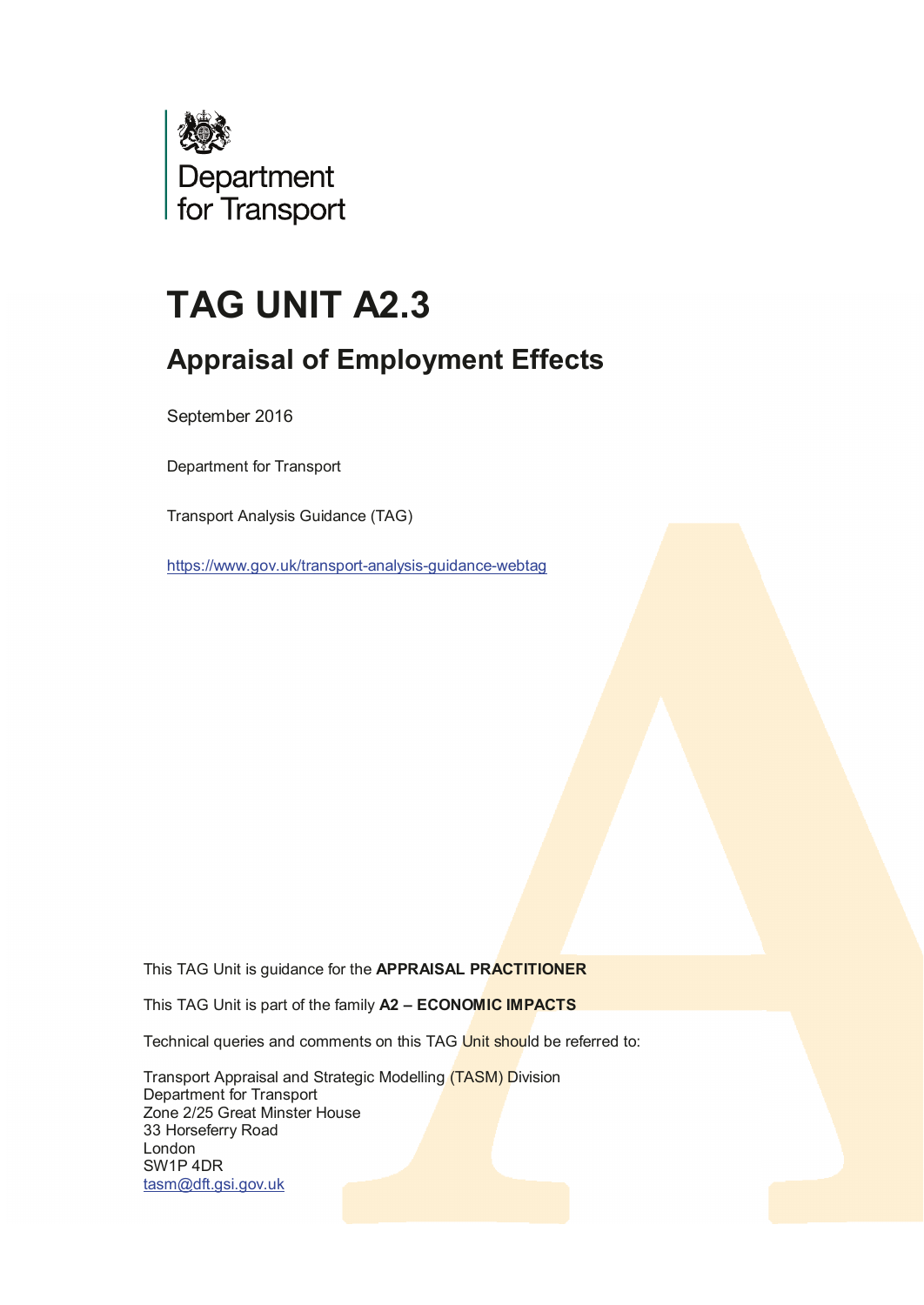## **Contents**

| 1            | <b>Overview</b>                                               | 1            |
|--------------|---------------------------------------------------------------|--------------|
| 1.1          | Introduction                                                  | 1            |
| $\mathbf{2}$ | <b>Understanding Employment Effects</b>                       | $\mathbf{2}$ |
| 2.2          | Transmission Mechanisms and Displacement                      | $\mathbf{2}$ |
| 2.3          | <b>Measuring Employment Effects</b>                           | 4            |
| 2.4          | <b>Economic Narrative</b>                                     | 6            |
| 3            | <b>Quantifying and Valuing Employment Effects</b>             | 7            |
| 3.2          | Quantifying and Valuing Labour Supply Impacts                 | 8            |
| 3.3          | Quantifying and Valuing the Move to More/Less Productive Jobs | 12           |
| 4            | <b>Reporting Employment Effects</b>                           | 14           |
| 4.2          | Economic Case                                                 | 15           |
| 4.3          | <b>Strategic Case</b>                                         | 15           |
| 4.4          | Economic Impacts Report                                       | 16           |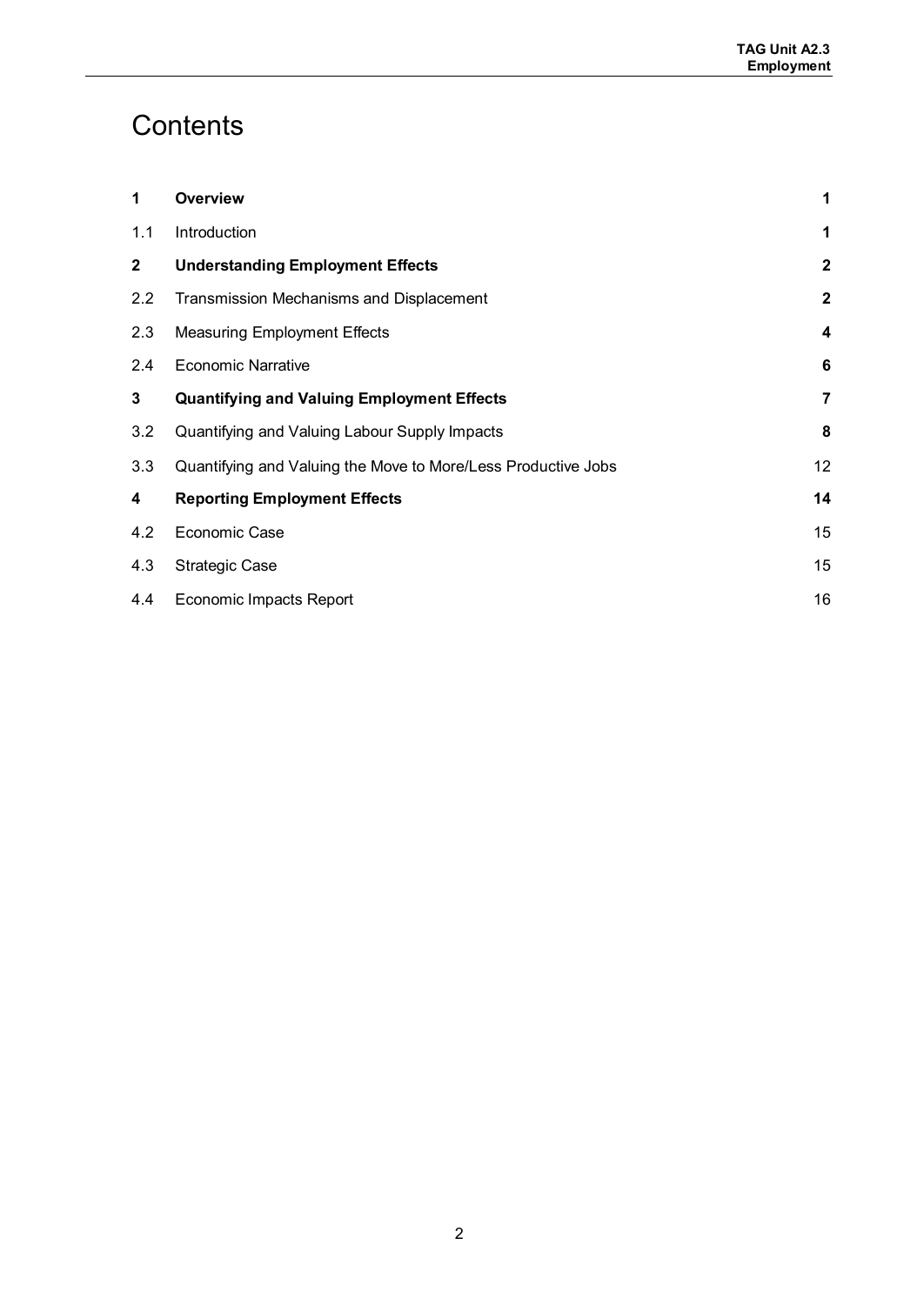## <span id="page-2-0"></span>**1 Overview**

#### <span id="page-2-1"></span>**1.1 Introduction**

- 1.1.1 The unit provides guidance on how to quantify and value the employment effects of transport investment and their inclusion within transport appraisal as part of the value for money assessment and also for use in other parts of the Transport Business Case in terms of numbers of jobs and GDP. The particular employment effects captured in this unit include labour supply impacts – the movement of individuals between the labour market and economic inactivity; and the move to more/less productive jobs – a change in the spatial distribution of employment.
- 1.1.2 Transport investments can have a broad spectrum of impacts and it is by no means certain that employment will increase at either the local or national level; any employment changes will be context specific. For this reason prior to analysing employment effects, scheme promoters should develop an Economic Narrative, which articulates and justifies the scope of the analysis; this will inform the Appraisal Specification Report (ASR) (see TAG Unit A2.1). The Economic Narrative should contain information on the following: (1) a summary of the expected employment effects and justification of their occurrence on the basis of economic theory and context specific evidence; (2) the associated welfare change (including the identification of any relevant market failures); and (3) the methods to quantify and value the impacts.
- 1.1.3 In line with the principles of HMT Green Book guidance, the Department's appraisal process uses welfare analysis to determine value for money. Under a well-defined set of circumstances user-benefits will capture the entire welfare effects of a transport investment, including employment effects. However, if there are (1) significant feedback effects into the transport market as a result of land use change or (2) 'distortions' or market failures that mean the economy is not functioning efficiently, additional benefits (or disbenefits) will arise as the impact of transport improvements is transmitted into the wider economy.
- 1.1.4 The value for money assessment is based on national welfare impacts. Key to any assessment of employment effects is **displacement** – the extent to which employment effects at the local level represent a movement of jobs from other locations. Changes in jobs at a local level may not represent benefits at a national level.
- 1.1.5 In specific circumstances employment effects may also be valued in terms of changes in Gross Domestic Product (GDP). However, only welfare measures of employment effects, which account for all associated impacts, can be reported in the Economic Case: GDP measures can be reported in the Strategic Case, if they help inform the extent to which a transport scheme will achieve an economic objectives, such as to rebalance the economy or regenerate a specific area.
- 1.1.6 The analysis, which informs the GDP reported in the Strategic Case, should be presented in an Economic Impacts Report alongside the welfare analysis. This is to ensure transparency so that the analysis can be objectively scrutinised.
- 1.1.7 This unit is structured as follows:
	- Section 2 "Understanding Employment Effects" explains the mechanisms by which transport schemes can impact on employment and the circumstances in which these impacts may increase welfare over-and-above user benefits;
	- Section 3 "Quantifying and Valuing Employment Effects" provides guidance to value the welfare and GDP effects associated with labour supply impacts and the move to more/less productive jobs; and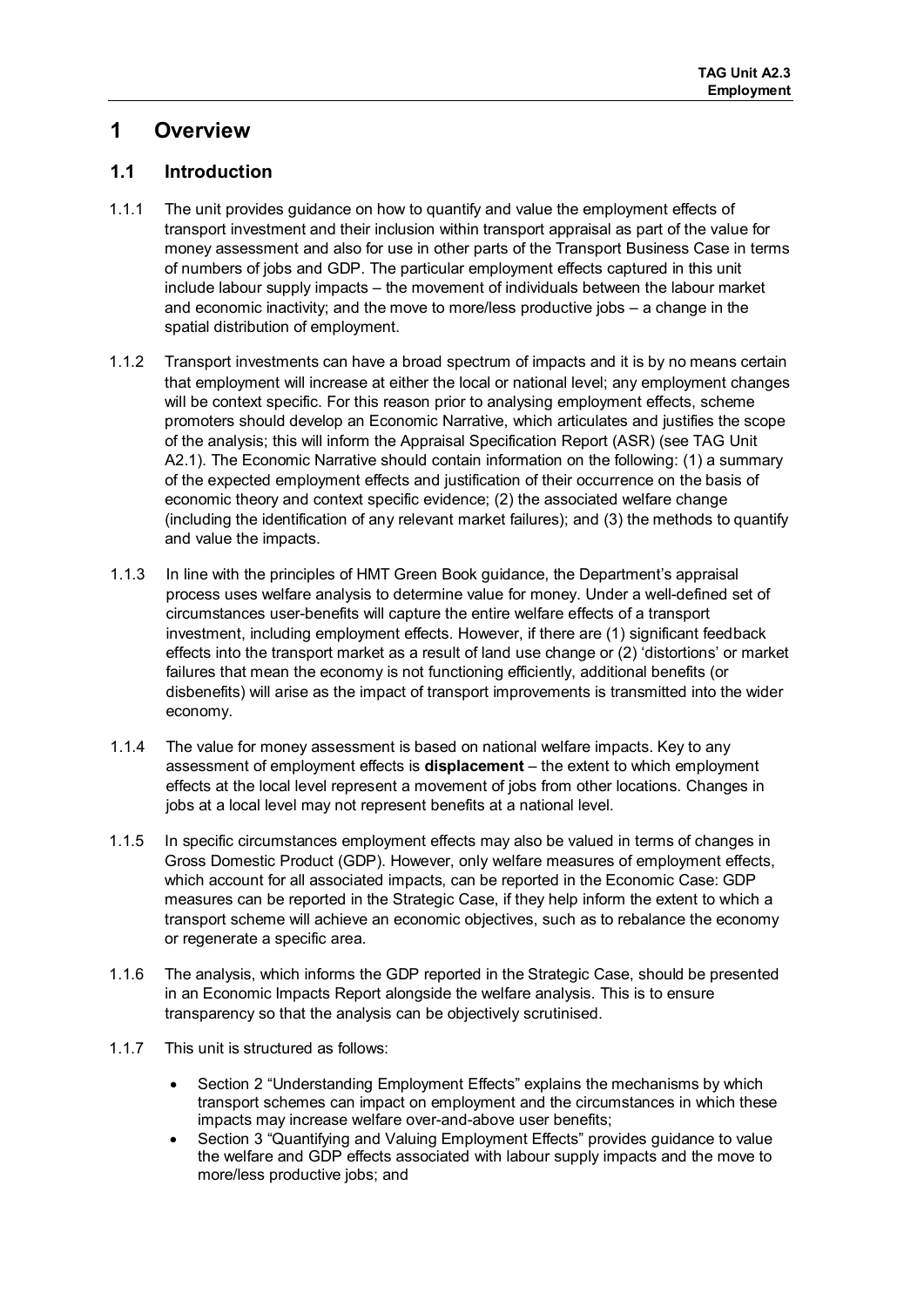• Section 4 "Reporting Employment Effects" provides guidance for reporting the GDP and welfare impacts associated with labour supply impacts in the Strategic and Economic Cases respectively, as well as the information to be included in the Economics Impact Report.

## <span id="page-3-0"></span>**2 Understanding Employment Effects**

- 2.1.1 This section outlines the transmission mechanisms through which transport investment can affect employment and how the impacts can be included in a Transport Business Case. The section is structured as follows:
	- Section 2.1 explains the transmission mechanisms through which transport investments can affect employment and the concept of displacement;
	- Section 2.2 explains how employment effects can be measured in terms of GDP and welfare analysis and where these should be reported in the Transport Business Case; and
	- Section 2.3 provides a check list of the types of information which should be presented in the Economic Narrative to justify the analysis of employment effects.

#### <span id="page-3-1"></span>**2.2 Transmission Mechanisms and Displacement**

- 2.2.1 Employment effects refer to changes in the level and location of employment as a result of a transport investment. Through improving accessibility, as measured by reductions in generalised travel costs, transport investment may induce behavioural changes in terms of firms' demand for and households' supply of labour.
- 2.2.2 An accessibility improvement, as measured by a reduction in generalised travel costs, is equivalent to an increase in the effective return to labour and capital. In the case of changes to the effective return to labour, this may change the supply-side outcomes:
	- Better job matching (agglomeration impact) as travel to work areas expand;
	- Change to the number of working hours; or
	- Reduction in inactivity as people enter the labour market.
- 2.2.3 In the case of changes to the effective return to capital (profits), this may change firms' demand for labour:
	- Increased demand for labour as firms seek to expand production; or
	- Reduced demand for labour as firms strive to achieve cost efficiencies.
- 2.2.4 There is a broad spectrum of possible demand and supply responses and the precise outcome will be context specific. Understanding these impacts is important – not least – because any changes in the level and location of employment will change the demand for travel. These feedback effects have the potential to change accessibility, as measured by generalised travel costs, and lead to further changes in behaviour and economic activity. An important role of the Economic Narrative is to understand the potential significance of these feedback effects and to consider how these can be represented in the modelling approach – see TAG Unit A2.1 for more details.

#### **Displacement**

2.2.5 Key to any assessment of employment effects is **displacement**; in other words the extent to which local or sectoral employment changes are additional at the national level, gross and net impacts respectively.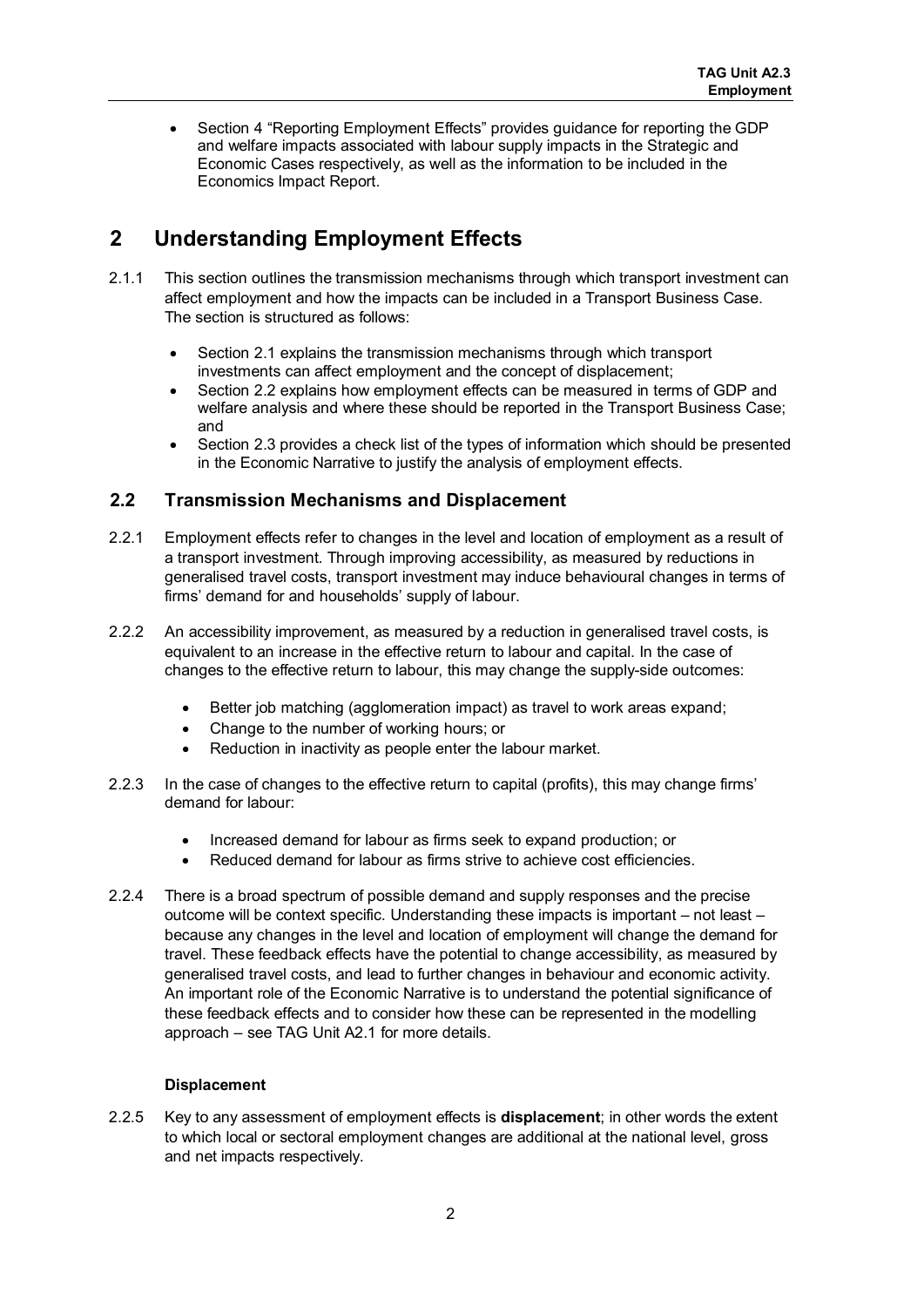- 2.2.6 In keeping with the HM Treasury Green Book guidance, the economy is assumed to operate at full employment in the long run, such that only transport investments which increase the supply of labour can increase the number of jobs at the national level. In the absence of labour supply impacts, changes in the demand for labour will lead to 100% displacement of employment at the national level; employment would be displaced from other industries or locations. The implications for transport appraisal are as follows:
	- 1. Transport investments which induce changes to the national supply of labour have employment effects at both the local and national levels.

The extent of the increase in net employment will depend upon the demand response to the increase in the supply of labour.

- 2. Transport investments which affect the distribution of labour demand, in terms of industry or location, but which do not lead to a change in the national supply of labour can have employment effects in terms of number of jobs at the local but not the national level.
- 2.2.7 Therefore, in order for employment to increase there needs to be a supply response accompanied by a change in demand. If there is no supply response, a change in demand will lead to a full displacement of economic activity.
- 2.2.8 In exceptional circumstances, the local economy may temporarily operate below full employment, which a transport investment could potentially help to relieve. If this is considered to be the case, the scheme promoter needs to provide the following information in the Economic Narrative: (1) present context specific evidence which demonstrates the local economy is operating below full employment; (2) determine the length of time before the economy would be expected to return naturally to full employment; (3) justify why the particular transport investment is expected to reduce unemployment; (4) determine the persistence of the new jobs; (5) explain how these impacts are to be quantified and valued.
- 2.2.9 The construction and operation of transport investments and any associated multiplier effects are assumed to have no net national employment impact, as the opportunity cost of public investment in one scheme is foregone investment in another; this is akin to the 'crowding out' argument.
- 2.2.10 In practice a transport investment is likely to affect the local demand for and supply of labour simultaneously, such that careful analysis is required to disentangle the two effects and determine the net employment impact.
- 2.2.11 The extent to which displacement may occur and not be captured in the analysis of the labour market impacts is likely to be greater, the smaller the study area considered. This is because the analysis will fail to capture the impacts on firms outside of the study area. Thus, the study area should be sufficiently large that it captures behavioural responses – for further information see Variable Demanding Modelling M2.

#### **Productivity improvements from changes in spatial distribution of employment**

- 2.2.12 Even if national employment remains unchanged, changes in the geographical distribution of employment may be associated with other types of national economic impacts, such as productivity changes.
- 2.2.13 Place based effects refers to the productivity impacts, which arise as a result of a location's specific characteristics, such as natural resource endowments and agglomerations. Such effects are external to the firm or individual, in other words they only act upon firms and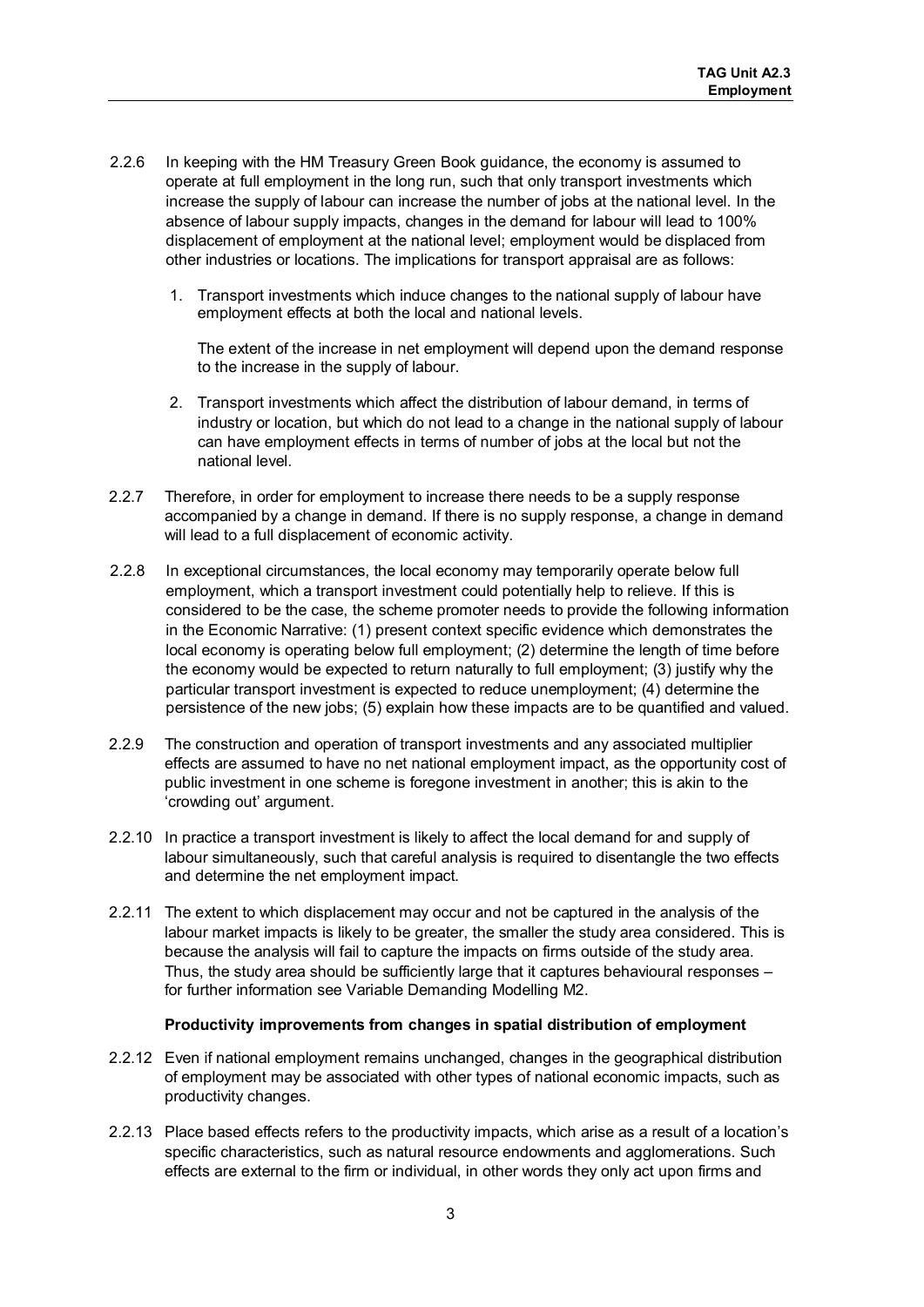individuals in the specific location. Thus, if there is an expansion of employment in areas subject to place based effects and a relocation of jobs towards these areas, there would be an accompanying change in productivity – in other words there would be a move to more/less productive jobs.

- 2.2.14 It is important to note that productivity may not change in response to a relocation of economic activity and in those cases where it does, place based effects may not necessarily be the cause. For example, firms may be subject to people based effects, in which employee characteristics, such as skills, affect productivity. In addition, firms may relocate in order to expand, which may have associated productivity impacts.
- 2.2.15 The guidance on the move to more/less productive jobs tries to isolate place based effects. However, the methodology uses data on local average productivity differentials and does not control for non-placed based effects, such as people based effects and firm level characteristics. For this reason the methodology could lead to misleading results, with the magnitude or direction of the productivity impact erroneous.
- 2.2.16 If the move to more/less productive jobs is considered a significant scheme impact, the expected impact should be identified and justified in the Economic Narrative. Furthermore, if the use of the valuation methodology from this guidance is considered to produce misleading results, this should be explained in the Economic Narrative and an alternative method proposed and justified – see M5.3 for the principles which should be adopted when using Supplementary Economy Models. If a supplementary method is used, the results should be reported alongside those derived using the valuation methodology in this guidance.
- 2.2.17 For the purposes of the Economic Case only the net national employment and productivity impacts should be determined and presented. Whilst changes in the level of local employment may be of interest to inform an economic objective in the Strategic Case, such as the regeneration of a city centre, the value for money assessment in the Economic Case is based on national impacts.

#### <span id="page-5-0"></span>**2.3 Measuring Employment Effects**

- 2.3.1 The Department's appraisal process is based on the principles of the HMT Green Book guidance, which advocates the use of cost-benefit (welfare) analysis to determine the value for money of investment spend. Welfare analysis captures a broad range of impacts, such as economic, environmental and social. The results of welfare analysis are reported in the Economic Case and inform the value for money assessment.
- 2.3.2 In most cases all of the welfare impacts will be captured by the estimation of user-benefits – see User and Provider Impacts (A1.3). However, if there are (a) significant feedback effects into the transport market as a result of land use change or (b) distortions and market failures that mean the economy is not functioning efficiently, additional benefits may arise when the impact of transport improvements is transmitted into the wider economy. This unit focuses on capturing the additional benefits which arise due to distortions and failures in the labour market – Box 1 sets out some of the key market failures which are relevant to the measurement of Employment effects.

#### **Box 1: Market Failures Affecting the Labour Market**

**Taxation:** Taxation acts to distort the functioning of the labour market, as it drives a wedge between the value of the output and the remuneration received by employees and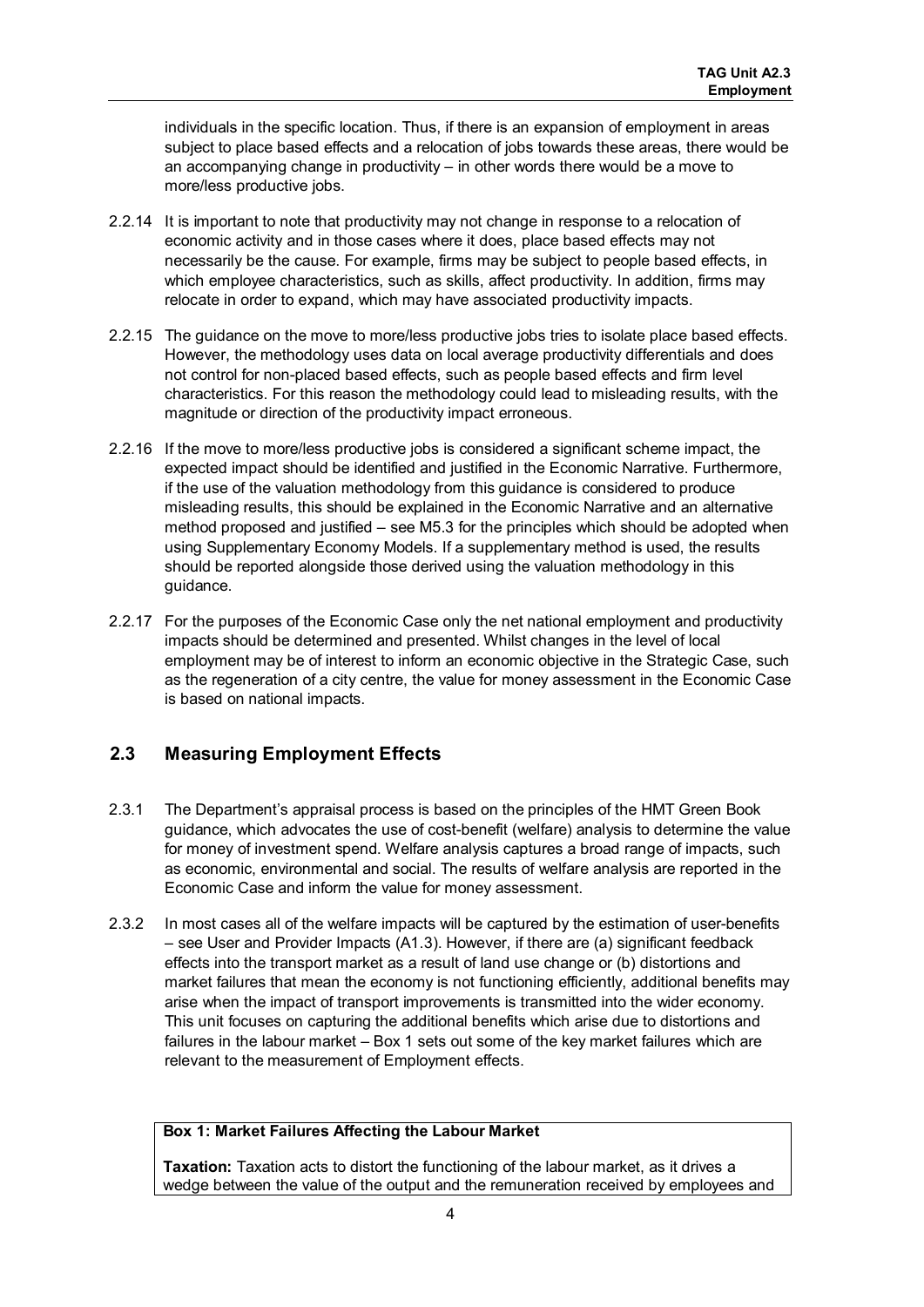#### businesses.

Individuals and businesses make decisions about how much labour to supply and demand on the basis of the private gain, in the form of wages and profits respectively. However, the imposition of taxation distorts actual demand and supply of labour, thereby affecting the labour market equilibrium. As the tax revenue, associated with changes in the labour market, is external to employees' and businesses' decision-making process, it represents a source of welfare, additional to that captured by user-benefits.

**Frictional Unemployment:** One of the imperfections in the operation of the labour market is related to time; individuals do not instantaneously find jobs upon entering the labour market or leaving previous employers, such that there is a time search element to unemployment. The length of time required to find a job is likely to be lower in thicker labour markets. This type of market failure can be associated with agglomeration impacts; agglomeration impacts capture the effect of thick labour market – see TAG Unit A2.4.

**Wage Rigidities:** Markets are often characterised by sticky prices, in which the market price does not equate supply and demand in the short term, such that there is excess demand or supply for labour. In the case of excess supply of labour, this is referred to as structural unemployment. Transport investment could potentially help the labour market achieve a more efficient outcome, if it enables labour to commute to other locations, in which there is a relative shortage of supply, or induce firms to hire more labour.

**Monopsony Buyers:** The local labour market is dominated by a single employer, who, because of his dominant position, can artificially hold the wage rate below the market clearing price, such that employment is below the competitive market outcome. A transport investment could potentially help the labour market achieve a more efficient outcome, by increasing competition in the labour market, either by enabling labour to commute to other locations or attracting firms to the local area. This type of market failure is likely to be most relevant for low skilled employment and remote areas and less so for mobile workers.

- 2.3.3 Section 3 of this unit outlines methods to estimate the welfare effects associated with a particular type of distortion in the labour market – taxation. Where other market failures are relevant to a particular transport improvement, these should be justified in the Economic Narrative. See M5.3 Supplementary Economy Models for guidance on the analytical principles for assessing market failures.
- 2.3.4 In certain circumstances GDP analysis may be used to supplement the cost benefit analysis, such as scheme prioritisation or understanding market failures not captured in the Wider Economic Impacts guidance. For full details on assessing the costs and benefits of economic impacts and the circumstances in which GDP analysis may be warranted see TAG Unit A2.1.
- 2.3.5 Gross Domestic Product measures the value of marketable output produced by the factors of production and not the change in welfare. For this reason it should **not** be reported in the Economic Case. GDP estimates should be reported in the Strategic Case, if they inform specific economic objectives, such as to rebalance the economy or regenerate a local area.
- 2.3.6 In many instances the economic objectives of the Strategic Case will be locally focussed, such as to increase employment and GDP in a regeneration area. In such circumstances displacement may not be a primary concern of the scheme objectives. However, the net national employment and GDP impacts should also be presented. This ensures there is a direct read across from the national welfare measure in the Economic Case to the employment effects and GDP measure reported in the Strategic Case.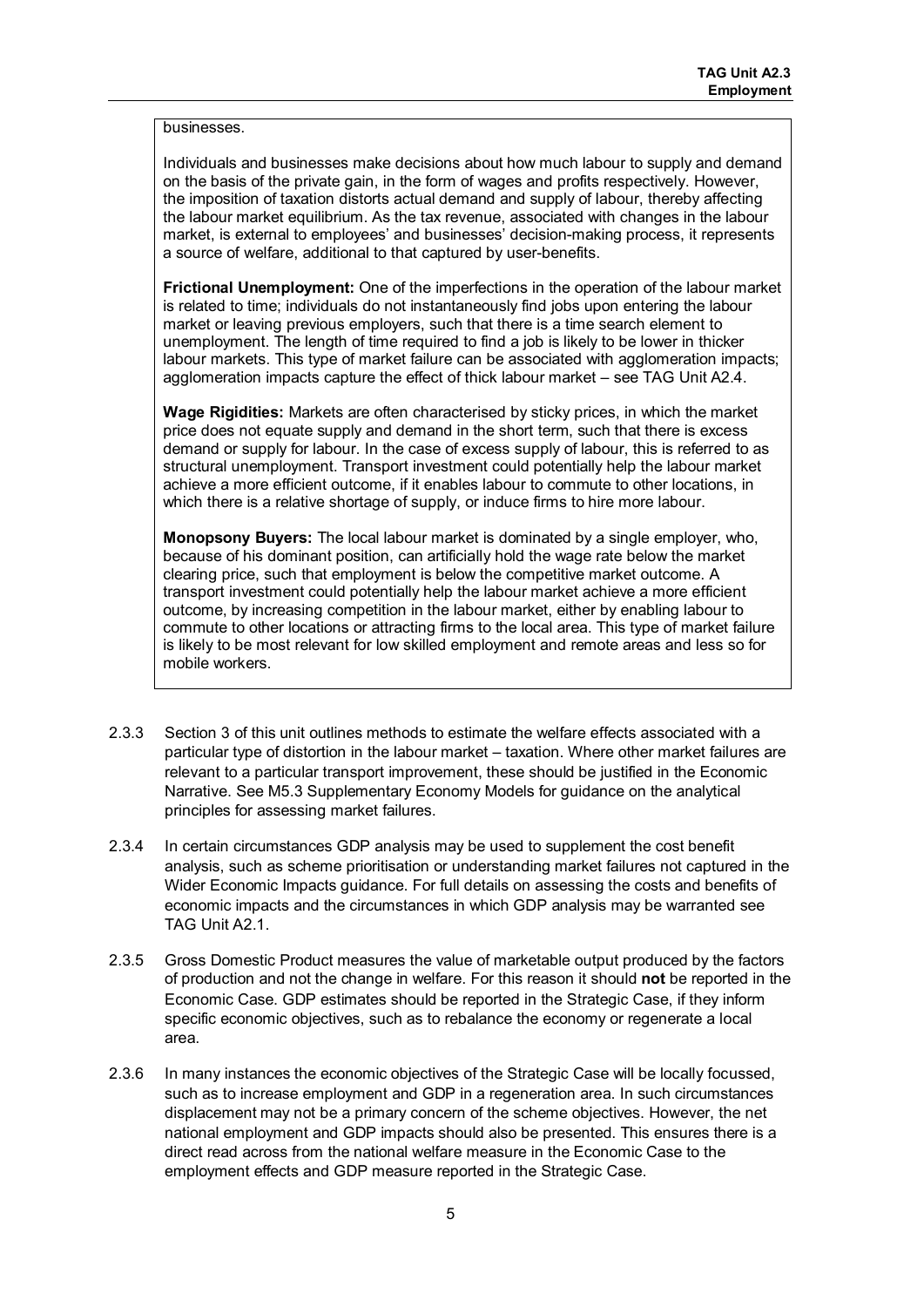#### <span id="page-7-0"></span>**2.4 Economic Narrative**

2.4.1 Any analysis of employment effects should be justified in an Economic Narrative, as set out in section 3 of TAG Unit A2.1. Within the Economic Narrative, the scheme promoter should describe what, if any, employment effects are expected to occur and justify these. Furthermore, the scheme promoter should identify the welfare impacts associated with any employment effects, whether these impacts are captured fully by user-benefits or whether there are market failures, which provide additional sources of benefits or disbenefits. Finally, the Economic Narrative should outline the methodologies which will be utilised to quantify and value the employment impacts. Box 2 provides a checklist of the types of information, which should be provided in the Economic Narrative, when assessing employment effects.

Box 2: Example Information required in Economic Narrative for Employment Effects

Below is a checklist of the types of information that should be presented in the Economic Narrative, if employment effects are to be analysed. **This list is not exhaustive** and additional information may be required to set the context of the transport investment, justify the impacts and explain the appraisal approach.

- 1. Expected Employment effects
	- Is the transport investment expected to have employment effects?
	- If so, what effects are expected to occur?
		- o Are these expected to be additional at the national level?

2. Justify expected employment effects

- What is the transmission mechanism through which transport investment is expected to have employment effects?
	- o What evidence is there that transport acts as a barrier to employment?
- What evidence is there that firms will hire additional labour as a result of the transport investment?
- What evidence is there that those expected to enter employment have the skills required by firms?
- If jobs are expected to be relocated, what evidence is there that there could be a productivity impact?
- 3. Social Value of employment
	- Are the expected employment effects fully captured by user-benefits?
	- Are there any market failures present, such that there may be sources of social value additional to user-benefits?
		- o If so, what market failures are present?
		- o What evidence can be brought to bear to demonstrate the presence of market failures?
- 4. Quantifying and Valuing Employment Effects
	- How are the employment effects to be quantified and valued?
- 2.4.2 The next section of this unit provides guidance to estimate two potential employment effects: labour supply impacts – where individuals enter employment from economic inactivity; and the move to more/less productive jobs – the impacts of employment relocation on productivity. In addition, it provides guidance to measure the change in Gross Domestic Product and the associated welfare impacts arising from tax externalities.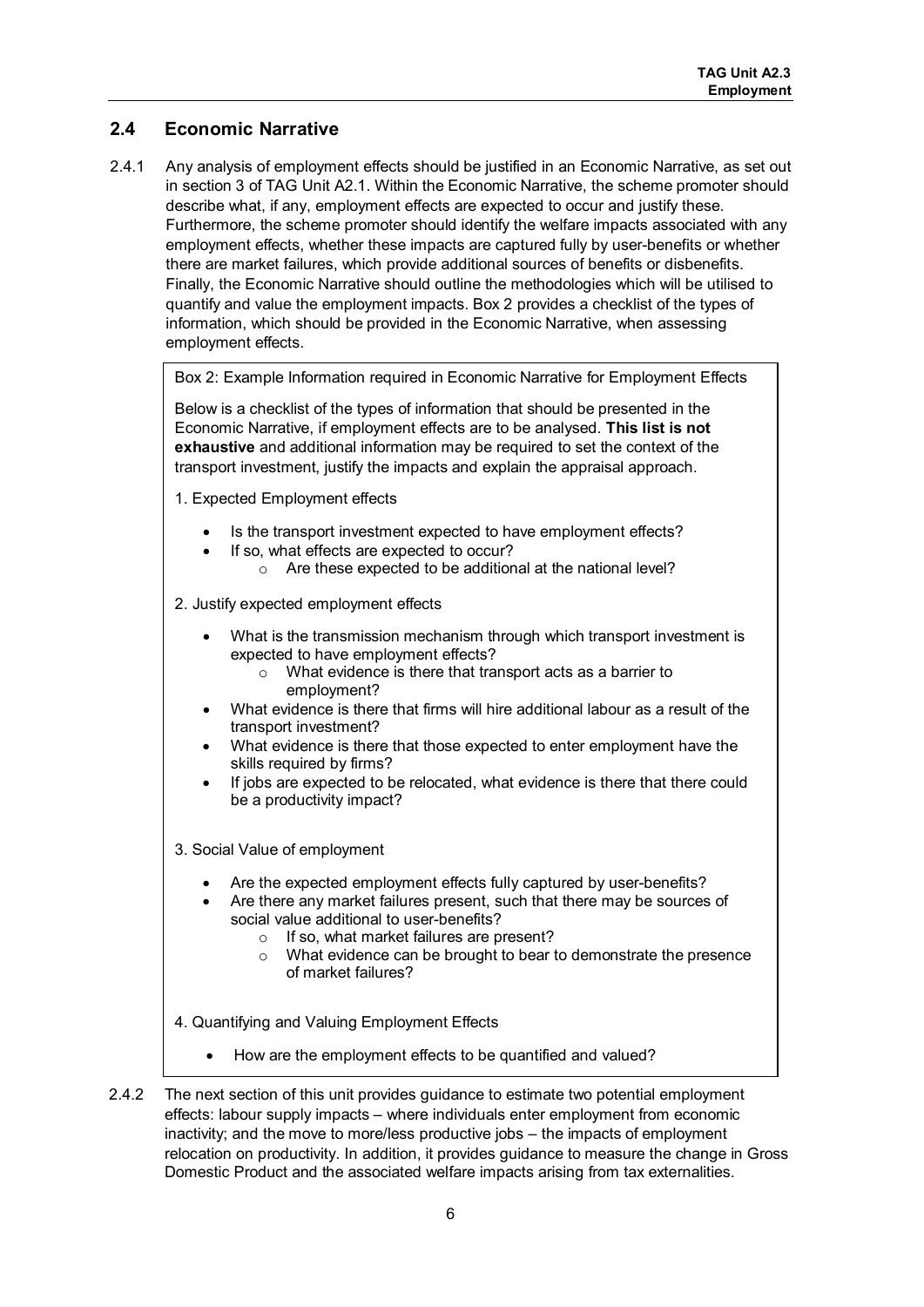2.4.3 If alternative transmission mechanisms or market failures have been identified, or it is decided to utilise more context specific parameters in the analysis than those presented in this unit, these should be justified in the Economic Narrative – see TAG Unit M5.3 for guidance on the use of Supplementary Economic Modelling (SEM). Note the results of SEM can only be reported as sensitivity tests to the WebTAG methodologies – see TAG Unit A2.1 for more information.

## <span id="page-8-0"></span>**3 Quantifying and Valuing Employment Effects**

- 3.1.1 This section provides guidance for valuing the benefits associated with labour supply impacts and the movement to more productive jobs over-and-above user benefits.
- 3.1.2 The term 'labour supply impacts' describes the mechanisms by which the level of national employment is affected by a transport scheme; transport investment may induce individuals who are economically inactive to enter the labour market by affecting the effective return to labour. This impact may be relevant for all transport schemes, not just the very largest projects. Any assessment of this should be justified in the Economic Narrative, through the presentation of evidence which demonstrates local transport acts as a barrier to employment.
- 3.1.3 The term 'move to more/less productive jobs' describes the mechanism by which the location of employment and hence productivity is affected by a transport scheme; transport investment may induce a relocation of employment by affecting the effective returns to labour and firms. Any assessment of this should be justified in the Economic Narrative.
- 3.1.4 The methodologies to quantify and value employment effects utilise several simplifying assumptions (these are outlined in sections 3.2 and 3.3), such as perfectly elastic demand for labour. Within the Economic Narrative, scheme promoters should assess the appropriateness of these assumptions. If more context specific assumptions are deemed desirable, the reason for this should be explained and an alternative method proposed and justified – see TAG unit M5.3 for the principles which should be adopted when using supplementary economy models. The results of the supplementary method should be presented alongside those derived using the valuation methodology in this guidance.
- 3.1.5 Employment effects should be interpolated between modelled years in the same ways as other benefits. After the final modelled year, the tax wedges on labour supply impacts and the move to more/less productive jobs impacts should be grown by the non-work value of time.
- 3.1.6 Both the move to more/less productive jobs and labour supply impacts are associated with dynamic clustering, as they directly affect the physical density of clusters via changes in the location and level of economic activity respectively. Only labour supply impacts have an unambiguous positive relationship with dynamic clustering; an increase in jobs at the national level will raise productivity and vice versa. In the case of the move to more/less productive jobs, where economic activity and employment are displaced, the relationship with dynamic clustering will be context specific; it could be positive or negative. See TAG Unit A2.4 for further information on dynamic clustering.
- 3.1.7 This section demonstrates how changes in employment resulting from transport investment may be forecast and the impact of this change on economic activity, measured as the change in GDP. The welfare associated with this change in output, which is additional to user benefits, may then be estimated. This section is structured as follows:
	- Section 3.2 sets out the methodology and key assumptions to quantify and value the labour supply Impacts in terms of changes in employment, GDP and welfare.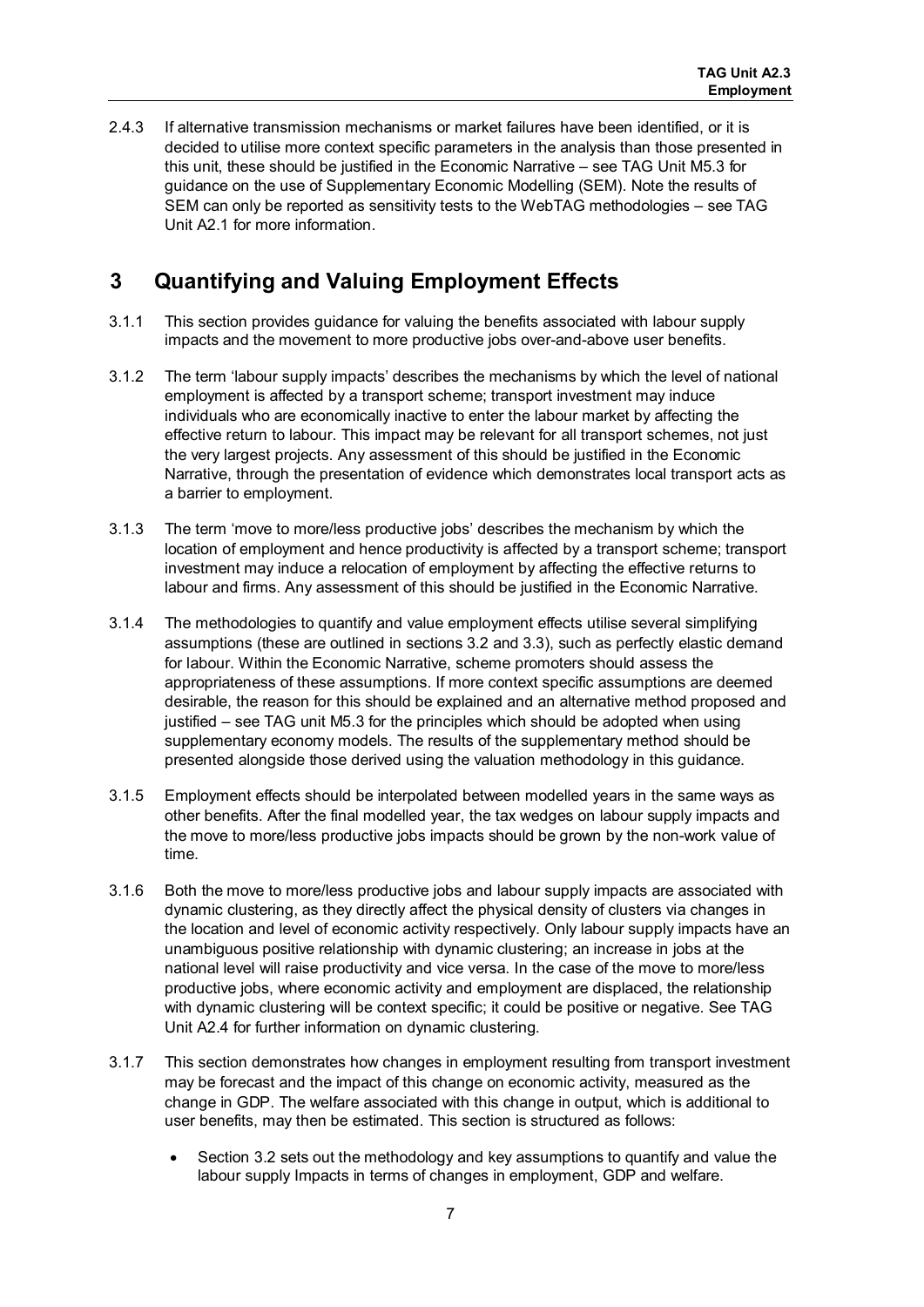• Section 3.3 sets out the methodology and key assumptions to quantify and value the move to more/less productive jobs in terms of changes in employment location, GDP and welfare.

#### <span id="page-9-0"></span>**3.2 Quantifying and Valuing Labour Supply Impacts**

- 3.2.1 Increases in the supply of labour arise from individuals moving into the labour market from economic inactivity. This sub-section provides guidance to forecast employment changes and estimate the associated welfare and GDP impacts.
- 3.2.2 Labour supply impacts imply land use change and for most schemes it would be disproportionate to quantify the land use change, as the labour supply impacts will be small relative to the overall benefits of the transport investment. For this reason the methodology outlined below focusses on how labour supply impacts should be quantified and valued, without explicitly quantifying land use change.
- 3.2.3 However, if the labour supply impacts are significant, the associated land use change and feedback effects into the transport market should be reflected in the analysis; this moves the analysis to Level 3 – sensitivity test with explicit land use change. TAG Unit A2.1 provides guidance on constructing sensitivity tests and the impacts which should be quantified and valued, such as Transport External Costs (TECs). For guidance on quantifying land use change see TAG Unit M5.3.

#### **Quantify jobs**

- 3.2.4 As stated in section 2, it should be assumed as a starting point that transport schemes are not able to increase net national employment. As a consequence, to demonstrate labour supply effects are significant it's necessary to provide context-specific evidence that insufficient transport accessibility is a local barrier to people entering the labour market and hence employment. If this can be demonstrated, the equations below can be used to estimate the costs associated with commuting in areas where travel costs are anticipated to be affected by the transport scheme.
- 3.2.5 Equations 1 and 2 estimate generalised travel costs and commuting costs for journeys between the relevant areas for different modes. Equation 3 estimates the total labour supply impact across the areas where costs of travel are expected to change as a result of the transport scheme. The estimation of a positive labour supply impact anticipates the expected increase in jobs from people entering work who would otherwise be inactive due to high commuting costs.
- 3.2.6 There are a number of assumptions underlying the methodology for estimating labour supply impacts:
	- First, it is assumed that demand for labour is perfectly elastic across the area under consideration when estimating labour supply impacts; in other words employers are willing and able to absorb an increase in the supply of labour at the prevailing wage rate. This simplifying assumption is utilised due to a lack of evidence on the reaction of firms and wages to changes in labour supply.
	- Second, it is assumed people make decisions about whether to work on the basis of their net wages; the net wage accounts for employment taxes, such as income tax and national insurance contributions. The elasticity of labour supply with respect to net wages, utilised in equation 3, is an estimate of the strength of this response and is equal to 0.[1](#page-9-1).<sup>1</sup>
	- Third, it is assumed reductions in the generalised cost of commuting increase the effective net wage and vice versa.

<span id="page-9-1"></span>**<sup>.</sup>** <sup>1</sup> Estimate based on DWP calculations and wider literature review.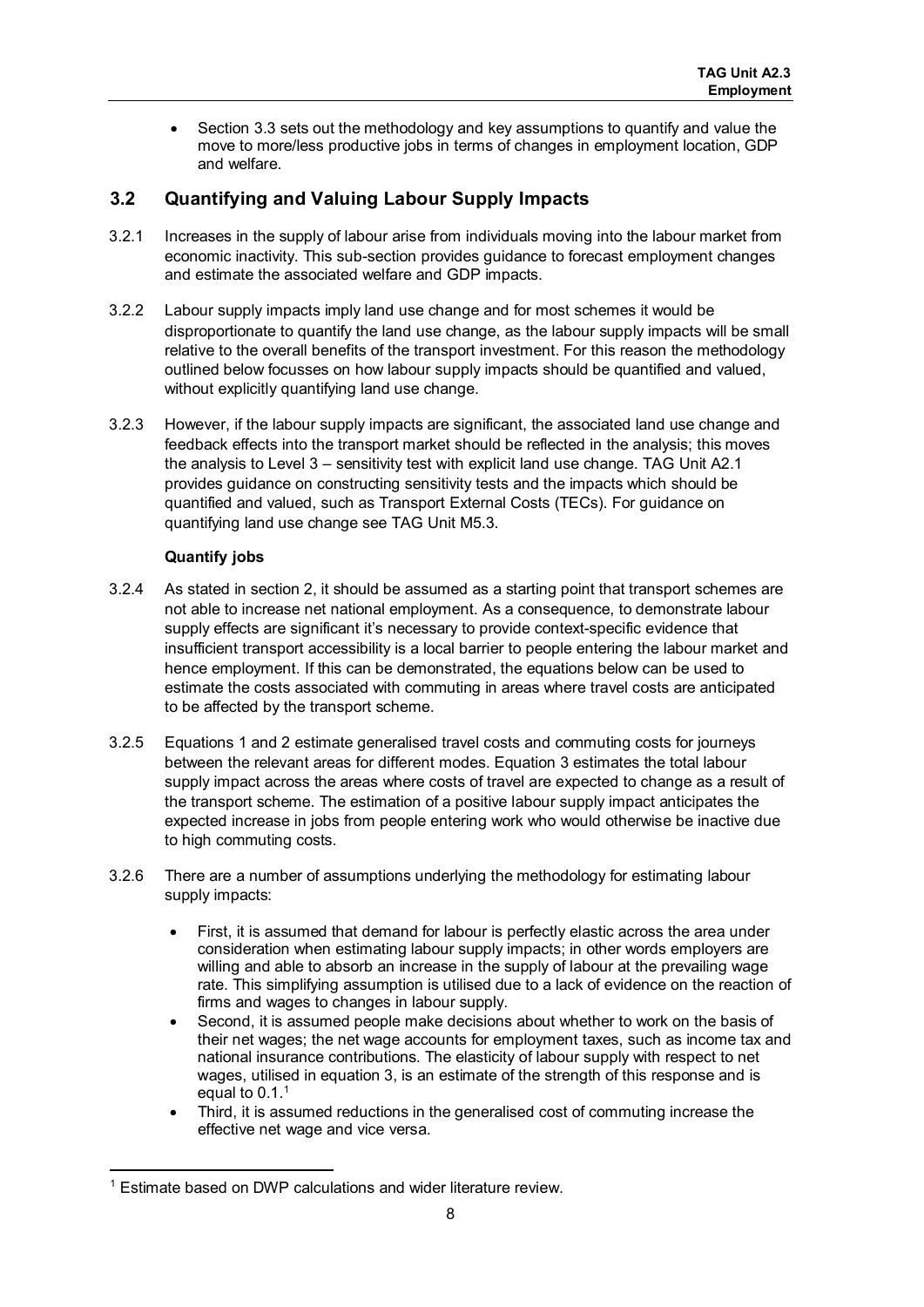**Equation 1 Average Round-trip Commuting Cost** 

$$
G_{i,j}^{S,f} = \frac{\sum_{m}(g_{i,j}^{S,m,f} + g_{j,i}^{S,m,c,f})T_{i,j}^{S,m,f}}{\sum_{m} T_{i,j}^{S,m,f}}
$$

**Equation 2 Labour Supply/Employment Impact**

$$
E^f = \sum_i \sum_j \left[ -\varepsilon^{LS} \left( \frac{(G^{A,f}_{i,j} - G^{B,f}_{i,j}) \Omega^{S,f}_j}{(1 - \tau_1) y_j^f} \right) W^{S,f}_{i,j} \right]
$$

| $g_{i,j}^{s,m,f}$          | is the generalised cost of commuting from area $i$ and area $j$ , under scenario $S$ , by<br>mode $m$ , and for forecast year $f$ .                                                                                                                                     |
|----------------------------|-------------------------------------------------------------------------------------------------------------------------------------------------------------------------------------------------------------------------------------------------------------------------|
| $T_{i,j}^{\mathit{S},m,f}$ | is the annualised number of commuting trips from area $i$ to area $j$ , under scenario $S$ ,<br>by mode $m$ . This will vary depending on the forecast year $f$ , to the extent that it varies<br>in the modelling of transport (TEE) user impacts.                     |
| $G_{i,j}^{S,f}$            | is the is the average round-trip generalised cost of commuting from area $i$ to area $j$ ,<br>under scenario $S$ , for purpose of commuting $c$ . These costs will vary depending on the<br>forecast year $f$ .                                                         |
| $E^f$                      | is the labour supply impact, and assuming demand for labour is perfectly elastic, this will<br>be equal to the employment impact of the transport scheme. This impact may vary<br>depending on the forecast year $f$ .                                                  |
| $\varepsilon^{LS}$         | is the elasticity of labour supply with respect to effective wages (net of taxes and other<br>transport costs) and is equal to 0.1. This will not vary depending on the forecast year.                                                                                  |
| $G_{i,j}^{A,f}$            | is the average round-trip generalised cost of commuting from area $i$ to area $j$ , under<br>the alternative scenario A. $G_{i}^{A,B,f}$ is the cost of commuting under base scenario B.                                                                                |
| $\Omega_j^{S,f}$           | is the average annual number of round-trip commuting journeys per worker employed in<br>area $j$ in a year, which may vary by forecast year.                                                                                                                            |
| $\tau_{1}$                 | is the average tax take required to convert gross earnings $y_i^I$ into net earnings, with<br>which the change in commuting costs can be appropriately compared. It is estimated to<br>be equal to 30%. <sup>2</sup> This will not vary depending on the forecast year. |
| $y_i^f$                    | is the average annual gross income/pay for workers in area $j$ , for forecast year $f$ .                                                                                                                                                                                |
| $W_{i,j}^{S,f}$            | is the number of workers living in area i and employed in area $j$ , under scenario $S$ ,<br>for forecast year $f$ .                                                                                                                                                    |

#### **Valuing Jobs**

1

3.2.7 The valuation of the labour supply impacts resulting from a scheme can be calculated in terms of GDP impacts from equation 4 below. The welfare impacts over and above user benefits are equivalent to the benefits to the exchequer. These are the tax revenues resulting from labour supply impacts and can be estimated as 40% of the resultant change in GDP. This tax revenue impact is calculated below in equation 5. This reflects both the

<span id="page-10-0"></span> $2$  Based on average tax revenue from income tax, NICs, corporation tax and mixed income. For converting gross to net wages, only the tax on existing jobs is taken into account.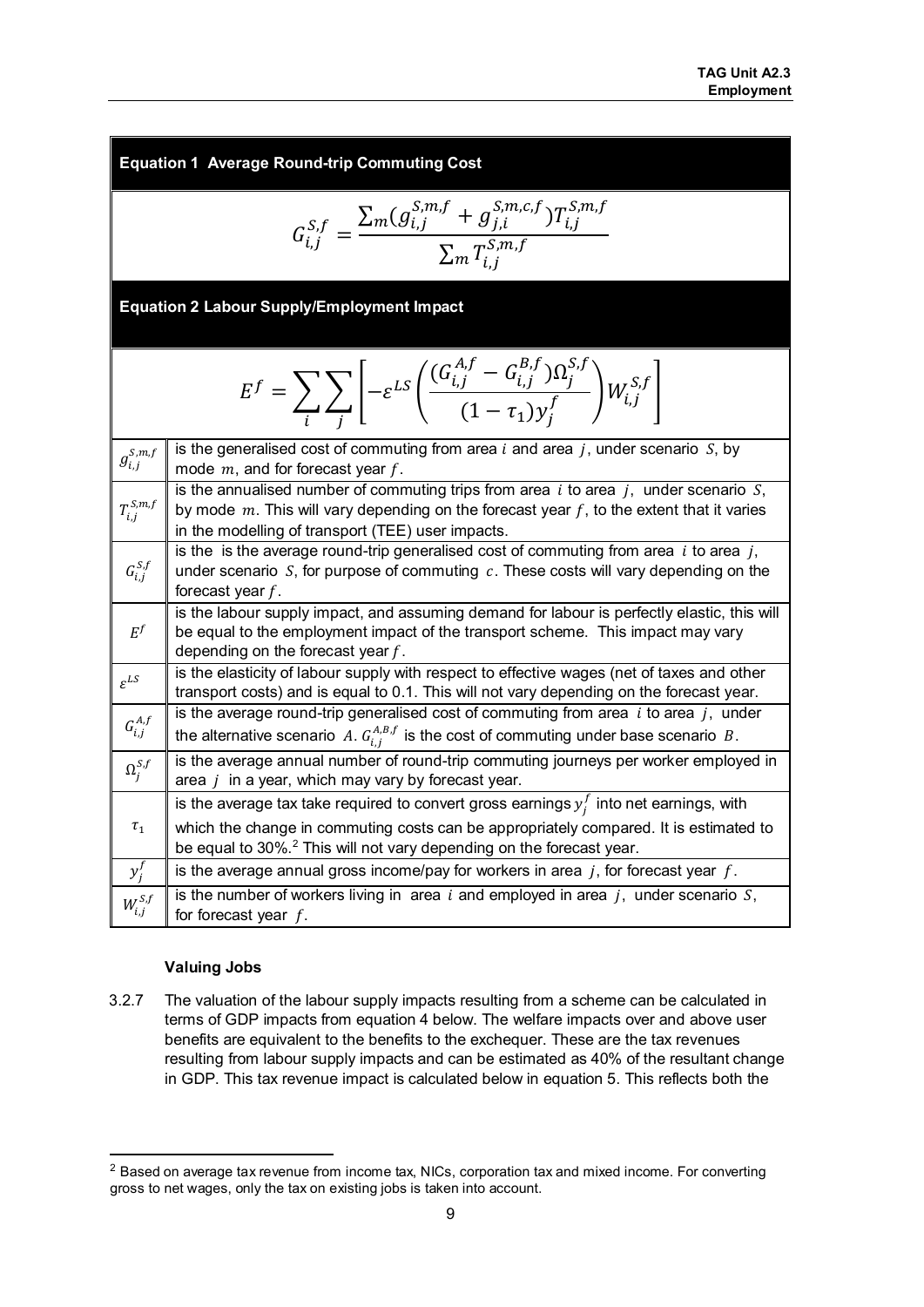increase in tax revenue (income tax, national insurance contributions and corporation tax) and the reduction in out of work subsidies.

- 3.2.8 The tax revenue is associated with a welfare change because the presence of taxation distorts the labour and capital markets – see Box 1 for more information.<sup>[3](#page-11-0)</sup>
- 3.2.9 There are a number of assumptions underlying the methodology for valuing labour supply impacts:
	- First, the output change associated with employment impact is valued by GDP per worker.

When quantifying employment changes, neither the extent of the labour demand change nor the transmission mechanism are modelled. However, in reality firms' labour demand will be a function of the return to capital. Thus employment changes will be associated with wage and profit changes. For this reason the labour supply impacts are valued using GDP per worker.

- Second, the productivity of workers on the margin of the labour force is lower than that of the average worker. This is reflected in equation 4 by parameter  $\eta$ , which is a fraction of the average GDP per worker.
- Third, we do not value the private benefits of those entering employment and their employers, in other words the associated user-benefits equal zero.

Using this method, the number of people entering the labour market are not, by default, represented in the transport model. Those entering employment, and their employers, are implicitly assigned no private benefits. In other words, their associated user benefits are equal to zero. This assumption also implies that the impacts of these new transport users do not significantly impact existing transport users, non transport markets and the environment. This method is appropriate where is can be demonstrated that associated land use change is not significant.

Where significant numbers of people are likely to be entering employment and there is an associated land use change, this should be identified in the Economic Narrative and the an appropriate method should be identifed to understand and value these impacts (see overview).

• Fourth, the welfare change associated with labour supply impacts is equal to the change in tax revenue.

Equation 3 GDP Impact  
\n
$$
GDP^f = \sum_i \sum_j \left[ -\varepsilon^{LS} \left( \frac{G_{i,j}^{A,f} - G_{i,j}^{Bf}) \Omega_j^{S,f}}{(1 - \tau_1) y_j^f} \right) W_{i,j}^{S,f} \eta GDP W_j^{S,f} \right]
$$
\n
$$
GDP^f
$$
\nis the market value of output associated with the change in the level of employment for the forecast year.

1

<span id="page-11-0"></span><sup>3</sup> OECD Tax Policy Studies (2010), 'Tax Policy Reform and Economic Growth' http://www.oecd-ilibrary.org/taxation/tax-policy-reform-and-economic-growth\_9789264091085-en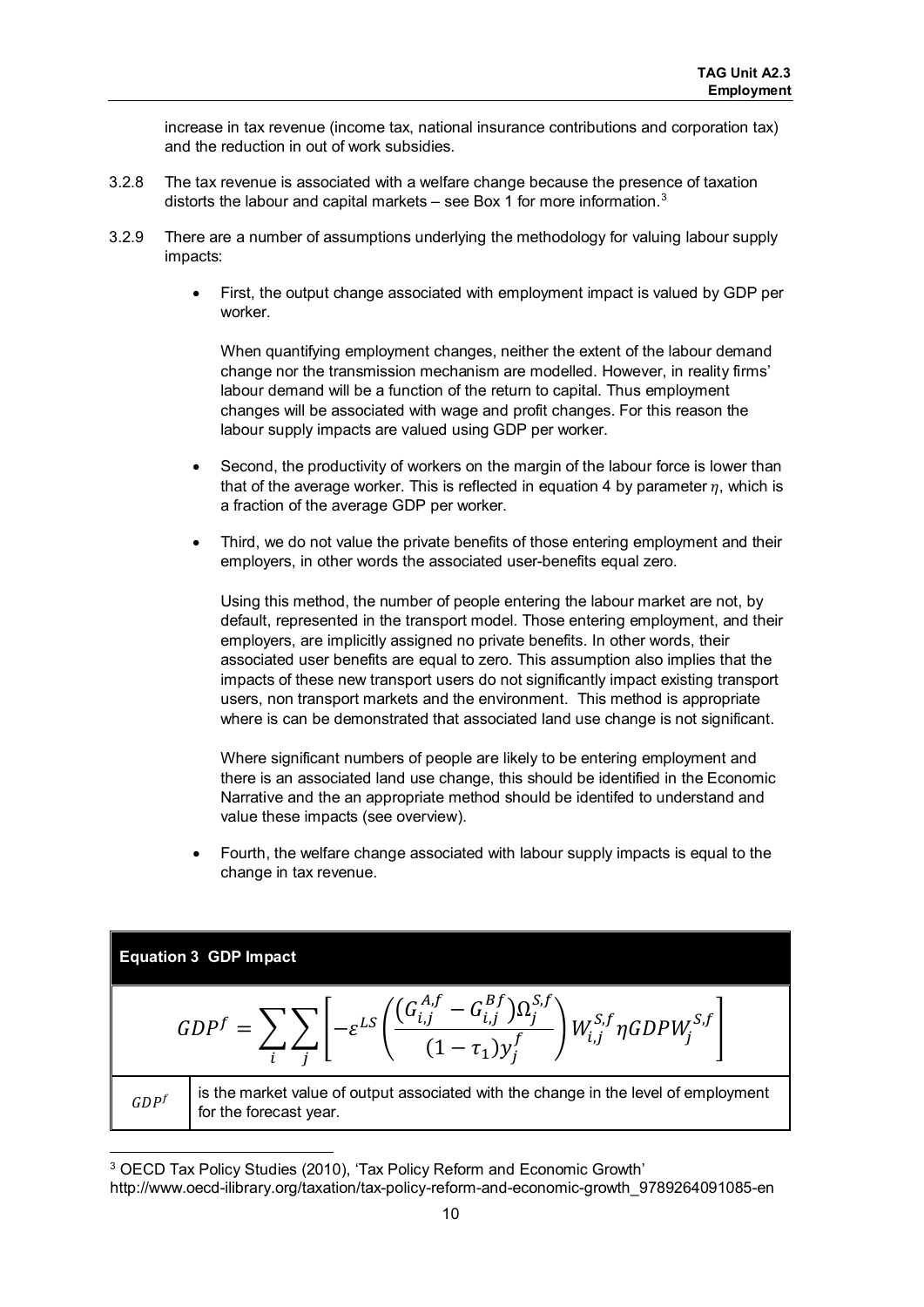| $\varepsilon^{LS}$                 | is the elasticity of labour supply with respect to effective wages (net of taxes and        |
|------------------------------------|---------------------------------------------------------------------------------------------|
|                                    | other transport costs). This will not vary depending on the forecast year.                  |
| $G_{i,j}^{\scriptscriptstyle A,f}$ | is the average round-trip generalised cost of commuting from area $i$ to area $j$ ,         |
|                                    | under the alternative scenario $A$ , for purpose of commuting $c$ .                         |
| $\Omega^{S,f}_i$                   | is the average annual number of round-trip commuting journeys per worker                    |
|                                    | employed in area $j$ in a year, which may vary by forecast year.                            |
|                                    | is the average tax take required to convert gross earnings $y_i^f$ into net earnings, with  |
| $\tau_{1}$                         | which the change in commuting costs can be appropriately compared. It is estimated          |
|                                    | to be equal to 30%. <sup>4</sup> This will not vary depending on the forecast year.         |
| $y_i^j$                            | is the average annual gross income/pay for workers in area $j$ , for forecast year $f$ .    |
|                                    | is the number of workers living in area $i$ and employed in area $j$ , under scenario $S$ , |
| $W_{i,j}^{S,f}$                    | for forecast year $f$ .                                                                     |
|                                    | is the parameter capturing the lower productivity of the marginal worker. Currently it      |
| η                                  | is calculated as the fraction of 0.69 of the average GDP per worker. <sup>5</sup>           |
| $GDPW_{i}^{S,f}$                   | is the GDP per worker of the average worker in employment in area $j$ , under               |
|                                    | scenario $S$ , for forecast year $f$ .                                                      |
|                                    |                                                                                             |

#### **Equation 4 Wider Impacts – Tax Wedge**

1

|                     | $W11^f = \tau_2 GDP^f$                                                                                                                                       |
|---------------------|--------------------------------------------------------------------------------------------------------------------------------------------------------------|
| WI                  | is the welfare associated with labour supply impacts and will vary depending on the<br>forecast year.                                                        |
| $\tau$ <sub>2</sub> | is the tax wedge on the labour supply impact, currently estimated to be equal to<br>40%. <sup>6</sup> The tax take will not vary depending on forecast year. |

#### **Checklist for appraising labour supply impacts**

3.2.10 The table below provides a checklist of the key evidence requirements when appraising labour supply impacts.

| Table 1 Checklist for appraising labour supply impacts          |              |
|-----------------------------------------------------------------|--------------|
| Issues                                                          | <b>Check</b> |
| Provide context-specific evidence that insufficient transport   |              |
| accessibility is a barrier to people entering employment        |              |
| Estimate change in GTC resulting from transport scheme          |              |
| Estimate change in jobs and GDP resulting from transport scheme |              |
| Estimate tax wedge associated with increased GDP                |              |

3.2.11 Having quantified and valued the labour supply impacts resulting from a transport investment these impacts should be reported appropriately – see section 4 for information on documenting analysis and reporting results within the Transport Business Case.

<span id="page-12-0"></span><sup>4</sup> Based on average tax revenue from income tax, NICs, corporation tax and mixed income. For converting gross to net wages, only the tax on existing jobs is taken into account.

<span id="page-12-1"></span> $5$  Based on evidence from Table 3.6 in Gregg, P., Johnson, P. and Reed, H. (1999) Entering Work and the British Tax System, Institute for Fiscal Studies, London

<span id="page-12-2"></span><sup>&</sup>lt;sup>6</sup> Estimated tax take of GDP changes from increase land market participation. This incorporates average income effects of new workers, operating surplus and lost unemployment benefits.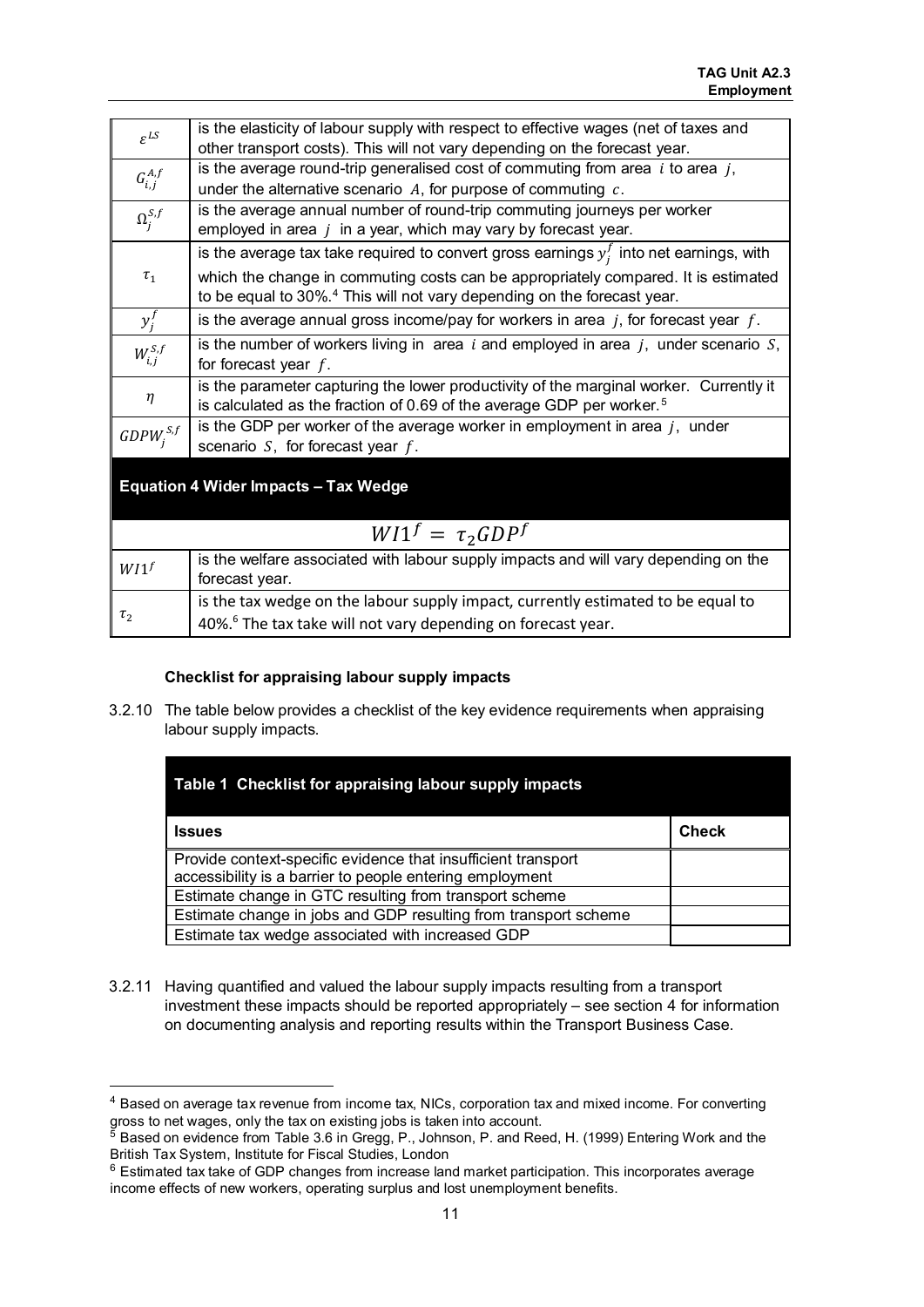#### <span id="page-13-0"></span>**3.3 Quantifying and Valuing the Move to More/Less Productive Jobs**

- 3.3.1 The move to more/less productive jobs arises from the relocation of employment and the spatial inequality of productivity (*place-based effects).* This sub-section provides guidance to forecast employment changes and estimate the GDP and welfare associated with any productivity changes.
- 3.3.2 As noted in paragraph 2.2.12 even in instances of 100% displacement, in which economic activity relocates, such that one area gains at another's expense, there may still be a net national productivity impact and change in welfare, as a result of place based effects. The methodology presented in this sub-section explicitly takes account of displacement in the estimation of the productivity impact and welfare change:
	- Quantification there is no employment increase, the increase in jobs in any one area must be matched by an equivalent reduction in other areas; and
	- Valuation only the output change as a result of productivity impacts is estimated. This is done through the application of productivity differentials (equation 5).
- 3.3.3 Care should be taken when valuing the productivity impacts, as the productivity differentials could potentially lead to misleading results (see paragraphs 2.2.15 for more details). If the use of the valuation methodology from this guidance is considered to produce misleading results, this should be explained in the Economic Narrative and an alternative method proposed and justified – see M5.3 for the principles which should be adopted when using Supplementary Economy Models. If a supplementary method is used, the results should be reported as a sensitivity test to those derived using the valuation methodology in this guidance.
- 3.3.4 Dynamic Clustering (TAG Unit 2.4) is related to the move to more/less productive Jobs, as the relocation of employment can affect the physical density of clusters. However, for both impacts to be included in the analysis they should be individually identified and justified in the Economic Narrative.

#### **Quantifying the Move to More/Less Productive Jobs**

- 3.3.5 The relocation of employment can be quantified either (a) using scenarios about how firms and households are likely to respond to the transport improvement or (b) using a land-use model to forecast how the transport scheme would impact firms and households. Any scenarios should be evidence based with the treatment of displacement made clear and consistent with the appraisal of dynamic clustering impacts.
- 3.3.6 To ensure consistency between the forecast generalised travel costs and the location of employment, there should be an interaction between the methodology to forecast land use change and the transport model. In other words the outputs from the transport model should be used to forecast the land use change, and the subsequent land use forecast should serve as a further input to the transport model. In this manner employment locations are informed by generalised travel costs and the generalised travel costs by employment locations.
- 3.3.7 If dynamic clustering has also been identified as a potential impact of the transport investment in the Economic Narrative, this should be estimated using the same forecast of employment relocation as for the move to more/less productive jobs.

#### **Valuing the Move to More/Less Productive Jobs**

3.3.8 The valuation of the move to more/less productive jobs resulting from a scheme can be calculated in terms of GDP impacts from equations 5 below. The associated welfare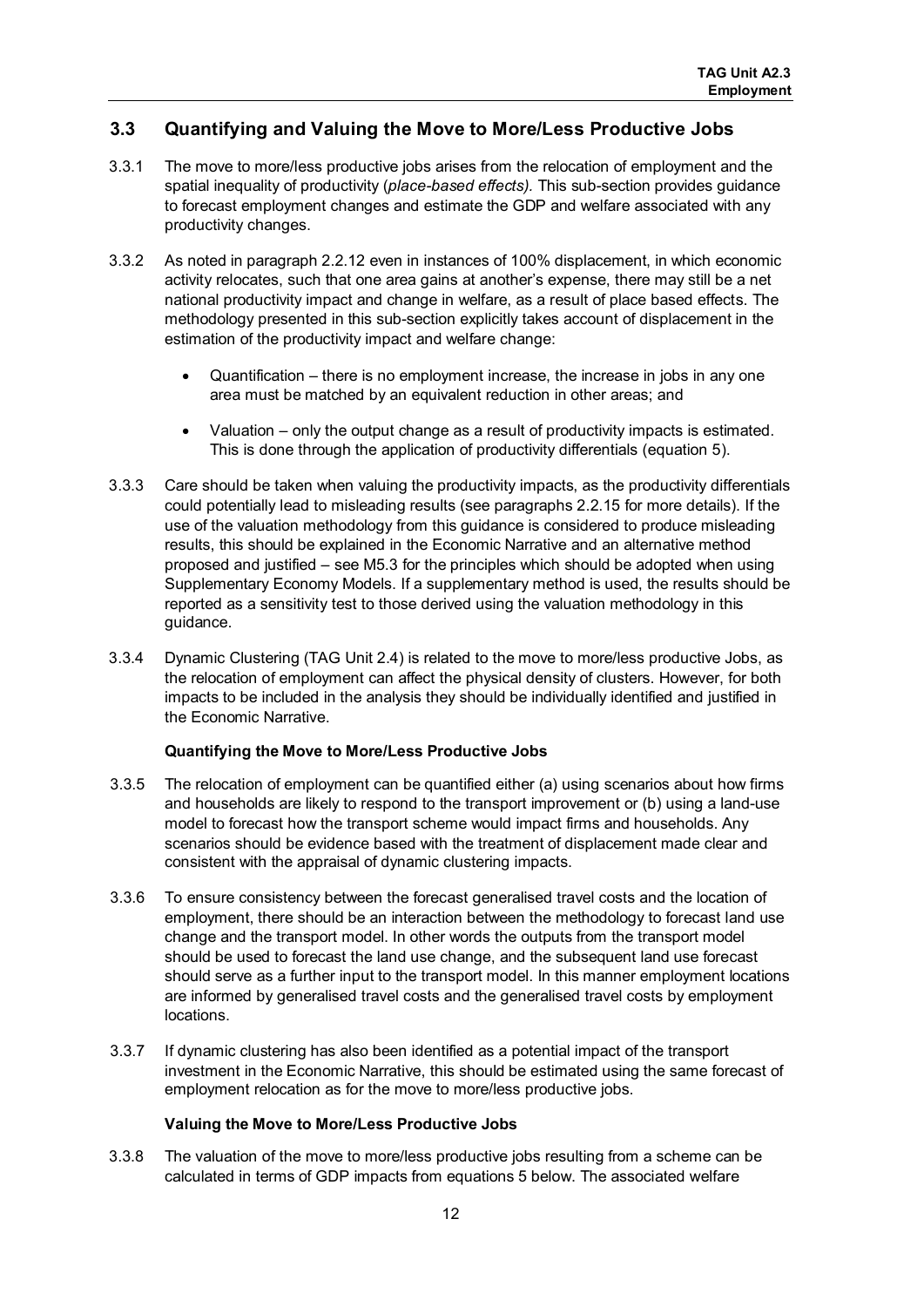change, which is additional to user benefits, is equivalent to the benefits to the exchequer. These are the tax revenues resulting from changes in productivity and can be estimated as 30% of the resultant change in GDP. This tax revenue impact is calculated below in equation 6. This reflects the increase in tax revenue (income tax, national insurance contributions and corporation tax).

- 3.3.9 There are a number of assumptions underlying the methodology for valuing the move to more/less productive jobs:
	- First, the productivity change is a function of the average productivity differential of each area, gaining and shedding employment, from the national average.
	- Second, the output change associated with changes in productivity is valued by GDP per worker, which implies a change in the return to labour and capital.

The geographical distribution of demand and supply of labour will be a function of profits and wages respectively. Thus productivity changes, which result from the relocation of employment, will be associated with wage and profit changes. For this reason the move to more/less productive jobs are valued using GDP per worker.

- Third, private benefits to employees and employers who are relocating to more productive jobs are captured by change transport user benefits. However the method for valuing move to more/less productive jobs implies land use change. Where there are significant feedback effects from land use change the methodology to value user-benefits, rule of a half, breaks down. While the evidence base needs to be developed further, the estimation of user-benefits with fixed land use may provide a reasonable proxy for user-benfits with variable land use, capturing the welfare effects of most changes in the transport market.
- Fourth, the welfare change associated with the move to more/less productive jobs is equal to the change in tax revenue.

#### **Equation 5 GDP Impact**

$$
GDP^{A,f} = GDPW^{B,f} \sum (E_i^{A,f} - E_i^{B,f})PI_i
$$

| $E_i^S$      | is the total employment for each area $i$ in the base $B$ and alternative $A$ case.     |
|--------------|-----------------------------------------------------------------------------------------|
| $PI_i$       | is the zonal productivity differential per worker in each area <i>i</i> . Technological |
|              | progress is assumed constant so this will not vary by forecast year.                    |
|              | Is the movement to more/less productive jobs impact of the alternative case (A)         |
| $GDP^{A,f}$  | compared with the base (B), to be calculated. This will vary depending on the           |
|              | forecast year $f$ .                                                                     |
| $GDPW^{B,f}$ | is the national average GDP per worker in the base case $B$ . This will vary            |
|              | depending on the forecast year f, is taken from the Wider Impacts Dataset.              |

#### **Equation 6 Wider Impacts – Tax Revenue**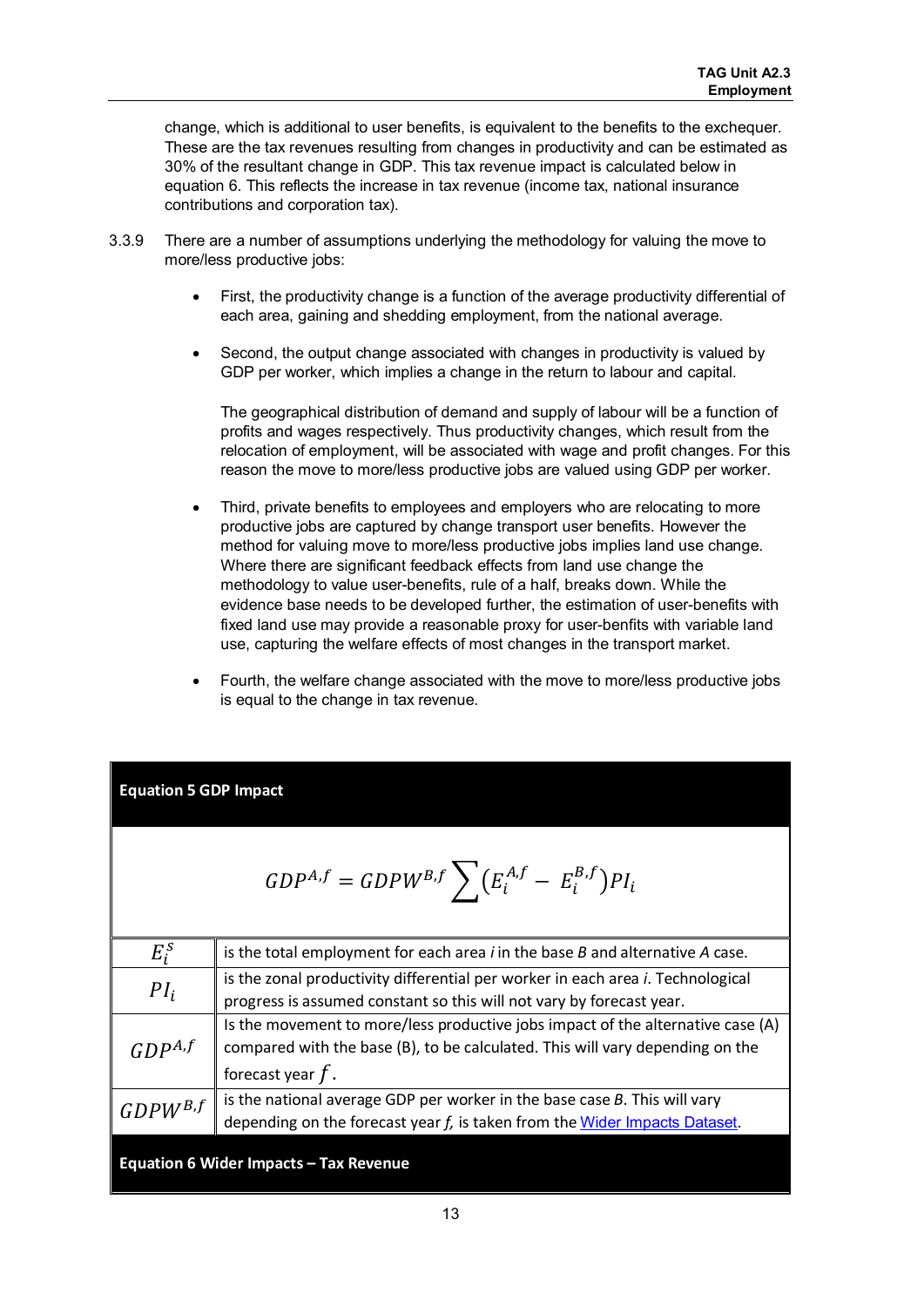| $W12^f = \tau_1 \text{ GDP}^{A,f}$ |                                                                                                                                                                          |  |
|------------------------------------|--------------------------------------------------------------------------------------------------------------------------------------------------------------------------|--|
| $W12^f$                            | is the welfare associated with the move to more/less productive jobs and will vary                                                                                       |  |
|                                    | depending on the forecast year $f$ .                                                                                                                                     |  |
| $\tau_1$                           | Is the tax take on the move to more/less productive jobs, currently estimated to<br>be equal to 30%. <sup>7</sup> The tax take will not vary depending on forecast year. |  |
|                                    |                                                                                                                                                                          |  |

#### **Checklist for appraising the Move to More/Less Productive Jobs**

3.3.10 The table below provides a checklist of the key evidence requirements when appraising the move to more/less productive jobs.

| Table 1 Checklist for appraising the move to more/less productive jobs                                                       |       |  |
|------------------------------------------------------------------------------------------------------------------------------|-------|--|
| <b>Issues</b>                                                                                                                | Check |  |
| Provide context-specific evidence that a change in transport<br>accessibility will lead to a relocation of economic activity |       |  |
| Estimate change in GTC resulting from transport scheme                                                                       |       |  |
| Estimate relocation of jobs and change in productivity resulting from<br>transport scheme                                    |       |  |
| Estimate tax wedge associated with increased GDP                                                                             |       |  |

3.3.11 Having quantified and valued the move to more/less productive jobs resulting from a transport investment these impacts should be reported appropriately – see section 4 for information on documenting analysis and reporting results within the Transport Business Case.

## <span id="page-15-0"></span>**4 Reporting Employment Effects**

1

- 4.1.1 This section provides guidance on how employment effects should be reported in both the Economic and Strategic Cases of the Transport Business Case.
- 4.1.2 The purpose of the Transport Business Case is to aid the decision making process by presenting the robust evidence of the potential impacts of a transport scheme. Thus where the expectation of employment effects can be justified and credible analysis brought, these should be reported.
- 4.1.3 Where precisely the employment effects are reported in the Transport Business Case depends on the measurement approach. Only welfare analysis can be reported in the Economic Case, whilst GDP can be reported in the Strategic Case.
- 4.1.4 Note: whilst GDP and welfare analysis are reported in different parts of the business case, they both measure a common economic impact. As such there should be a common forecast of national employment effects underpinning the welfare and GDP analysis.

<span id="page-15-1"></span><sup>&</sup>lt;sup>7</sup> Estimated tax take of GDP changes from existing workers becoming more/less productive and hence attracting a marginal income tax as well as an increased operating surplus.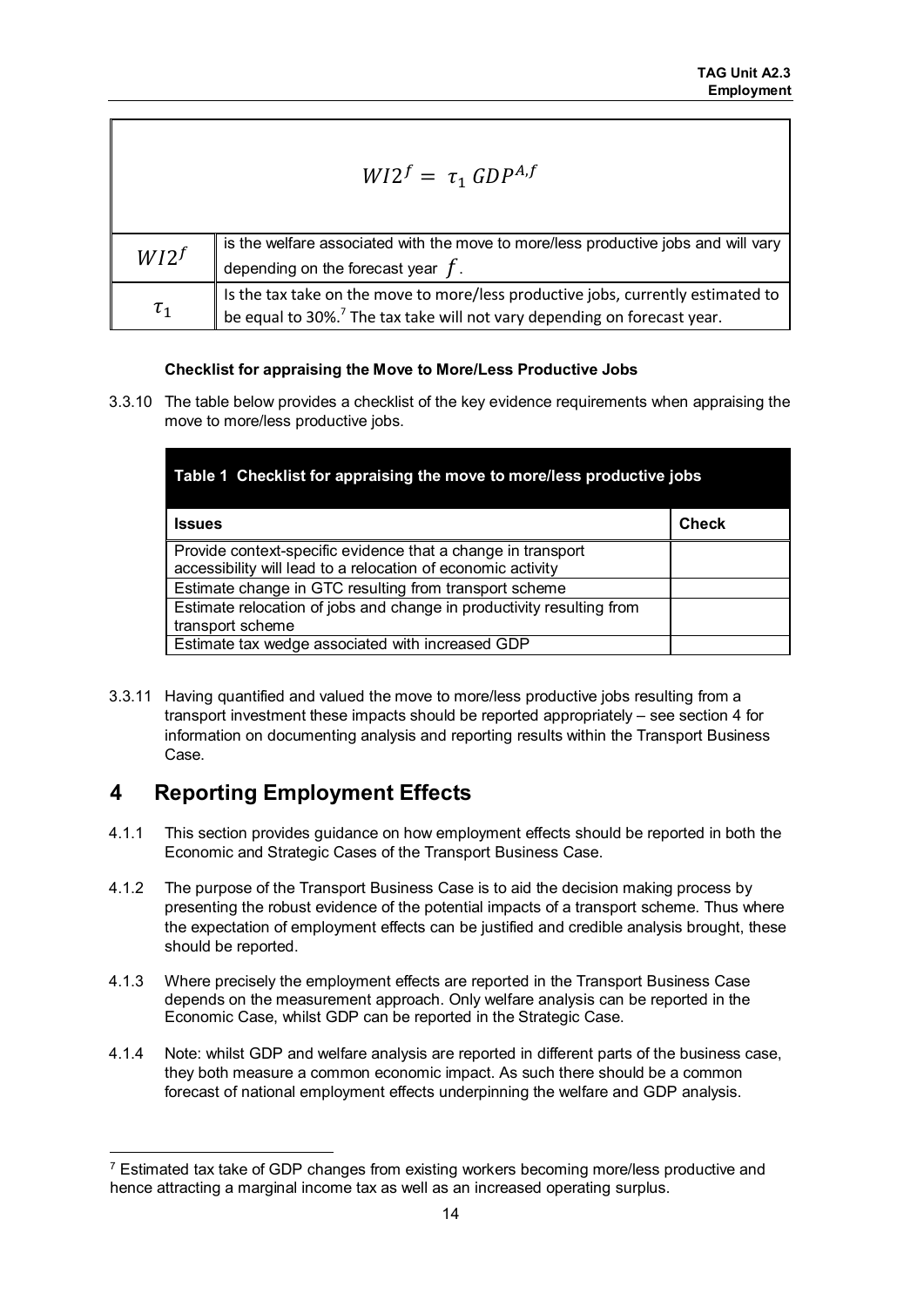#### <span id="page-16-0"></span>**4.2 Economic Case**

4.2.1 The Economic Case sets out evidence to inform whether a scheme offers value for money to the taxpayer. This includes setting out quantitative and qualitative evidence for a scheme's impact on social welfare (including impacts on the economy, environment and society) and the cost of the scheme to the broad transport budget. All the costs and benefits of a scheme should be assessed at the national level, which for DfT-funded investments means the United Kingdom.

#### **Labour Supply Impacts**

- 4.2.2 The welfare associated with labour supply impacts, the methodology set out in section 3.2, should be reported in the adjusted BCR and not the initial BCR. This is because the evidence base is less widely-accepted than other parts of the appraisal. Note if there are significant labour supply impacts and the land use change has been quantified, the welfare effects should be reported as a sensitivity test.
- 4.2.3 In considering the use of the methodology it is important to consider how well the following assumptions fit with the evidence presented in the Economic Narrative: (a) the relationship between changes in generalised travel costs and national employment, specifically the response of economically inactive individuals and firms; and (b) the productivity of the entrant workers.
- 4.2.4 In addition, the number of individuals forecast to enter employment from economic inactivity, as a result of the transport scheme, should be reported in the Economic Case alongside the associated welfare effect.

#### **Move to More/Less Productive Jobs**

- 4.2.5 The welfare associated with the move to more/less productive jobs, the methodology set out in section 3.3, should only be reported as a sensitivity test in the value for money assessment and not in the adjusted or initial BCR.
- 4.2.6 In deciding what weight to place on estimates associated with the move to more/less productive jobs it will be important to consider whether: (1) the methodologies to forecast land use change are subject to high levels of uncertainty (e.g. land use models tend not to be validated against outturn data), such that their accuracy is typically unknown; and (2) the valuation methodology, which estimates the productivity change, is sufficiently context specific.

#### <span id="page-16-1"></span>**4.3 Strategic Case**

- 4.3.1 The purpose of the Strategic Case is to determine whether a proposed transport scheme achieves Government objectives, such as to regenerate a local area or reduce noise pollution. It is here that non-welfare measures of economic impacts, such as GDP, can be reported, if they inform the extent to which the proposed transport scheme achieves the Government's objectives; in the case of labour supply impacts and the move to more/less productive jobs, the methodologies contained in the guidance can be used to estimate GDP. In the case of labour supply impacts and the move to more/less productive jobs the welfare estimate is equivalent to 40% and 30% of GDP change, and the latter may be reported here.
- 4.3.2 If reporting economic impacts in the Strategic Case, the following principles should adopted: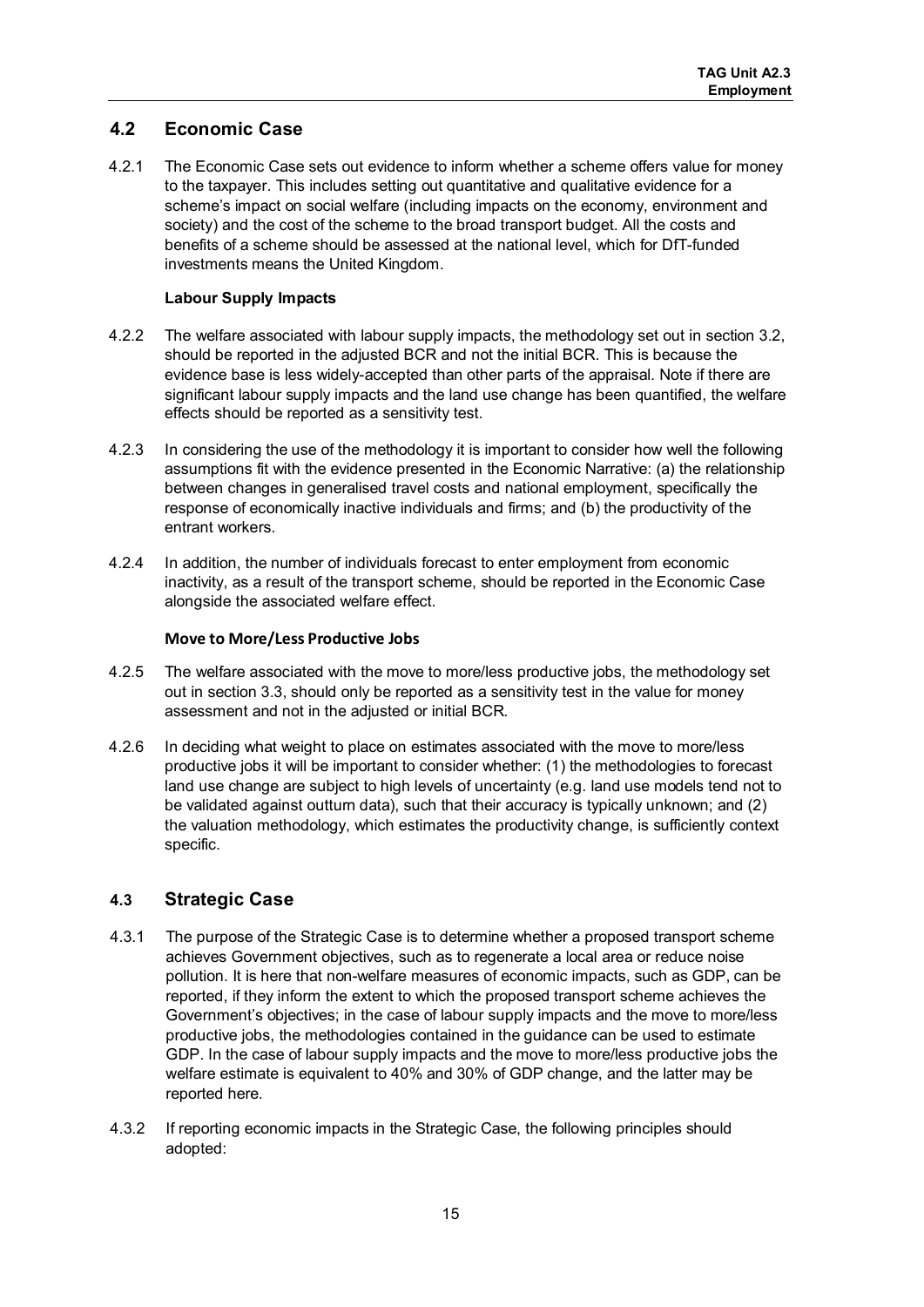#### 1. **Use appropriate metric to inform Strategic Case. This may differ from Economic Case, which must be welfare based.**

Within the Economic Case welfare is the metric used to value economic impacts. This serves a specific purpose to inform the value for money assessment. In the Strategic Case, however, an economic objective may be better informed by other metrics, such as change in GDP. For example, an economic objective to boost economic activity in a regeneration area may be best informed by the change in GDP and growth of employment. Any reported GDP figure should be a net present value and in the same price base as the welfare estimate.

#### 2. **Analysis should be consistent with that in the Economic Case.**

The Strategic Case scenarios should be the same as those in the Economic Case in terms of the magnitude, nature and location of economic impacts and the assumptions underpinning the analysis, such as population, employment and workforce skills.

#### 3. **The core scenario of economic impacts should use the WebTAG methodologies.**

The core estimate of economic impacts in the Strategic and Economic Cases should use the WebTAG methodologies set out in User and Provider Benefits (A1.3) and Wider Economic Impacts (A2). TAG Unit A2.1 outlines how the GDP change can be derived from the welfare estimates.

#### 4. **Sensitivity tests of economic impacts should only be reported in the Strategic Case if the associated welfare effects have been reported in the Economic Case.**

Under no circumstances should sensitivity tests be reported in the Strategic Case, if there is no corresponding welfare estimate in the Economic Case; there should be an analytical "bridge" between the Strategic and Economic Cases, which explains the relationship between the welfare and alternative metrics to value the economic impacts.

#### 5. **Local economic impacts should only be reported alongside the corresponding national impact.**

The economic objective may be locally focussed, such as the regeneration of a local area. In this instance, it would be appropriate to report local impacts. Nevertheless, the corresponding national impacts should be reported alongside to aid transparency: reporting the national and local economic impacts together clarifies the extent of the assumed relocation (displacement) of economic activity.

#### <span id="page-17-0"></span>**4.4 Economic Impacts Report**

- 4.4.1 All of the analysis and evidence base underpinning the forecast of employment effects and the estimation of GDP and welfare analysis should be reported in an Economic Impacts Report – see TAG Unit A2.1 for information on producing an Economic Impacts Report.
- 4.4.2 The Economic Impacts Report is designed to improve the transparency of analysis, in order that it can be objectively scrutinised. To this end, the analysis should be set out in a clear manner such that someone could replicate the results reported in the Strategic and